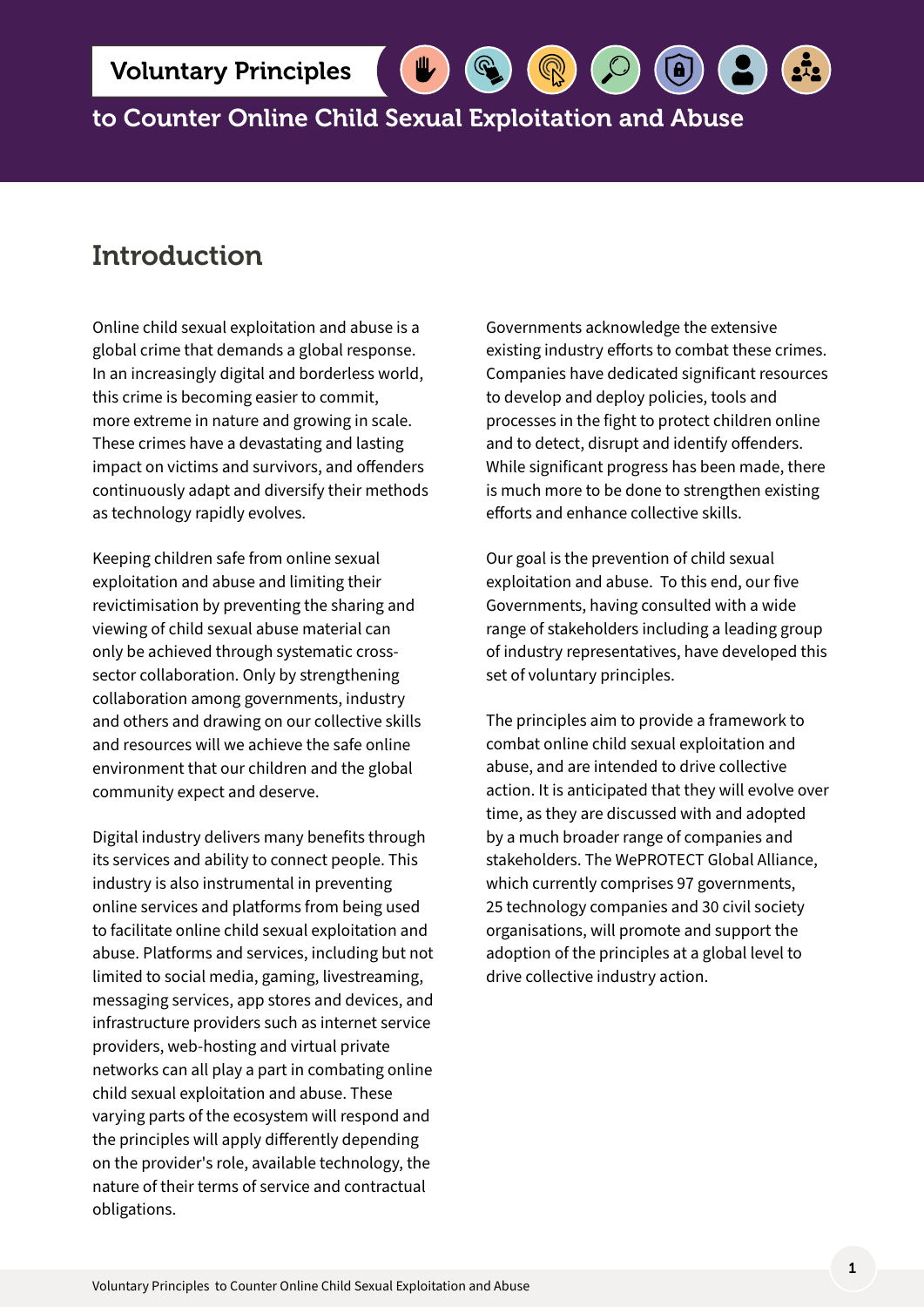It is important to recognise that every service to which these principles may apply is different. Some services' primary risk in combating online child sexual exploitation and abuse will relate to the sharing of abuse material, while others may be more likely to be used for grooming or livestreaming. As a result of the services they offer, many companies will have a combination of risk factors. A company's risk profile will determine the way in which it applies the voluntary principles, and which ones are relevant. When applying these principles, companies will take into account technical limitations, available resources, and legal and privacy considerations.

These principles are intended to provide a consistent and high-level framework for industry actors that is flexible and can be applied across different services. Some companies have already implemented measures similar to those outlined in these principles. Regardless of whether a company chooses to adopt these principles, existing laws and regulations in relevant jurisdictions continue to apply to all companies. Nothing in these principles overrides or is contrary to the need for companies to act according to law.

Examples of the types of things a company may want to do to apply these principles include:

- review existing safety processes against each of the applicable principles
- understand the level and nature of the online child sexual exploitation and abuse threat and areas of high risk on its platform
- • identify gaps, consider where existing measures can go further, and improve and invest in innovative tools and solutions
- respond to the evolving threat and changing societal and offending behaviours to reduce foreseeable and unexpected risks for users.

The voluntary principles are part of wider efforts to protect children, both on and offline. Governments, law enforcement agencies, industry companies, non-governmental organisations and other partners all have a critical role to play as set out in the WePROTECT Global Alliance's Model National Response.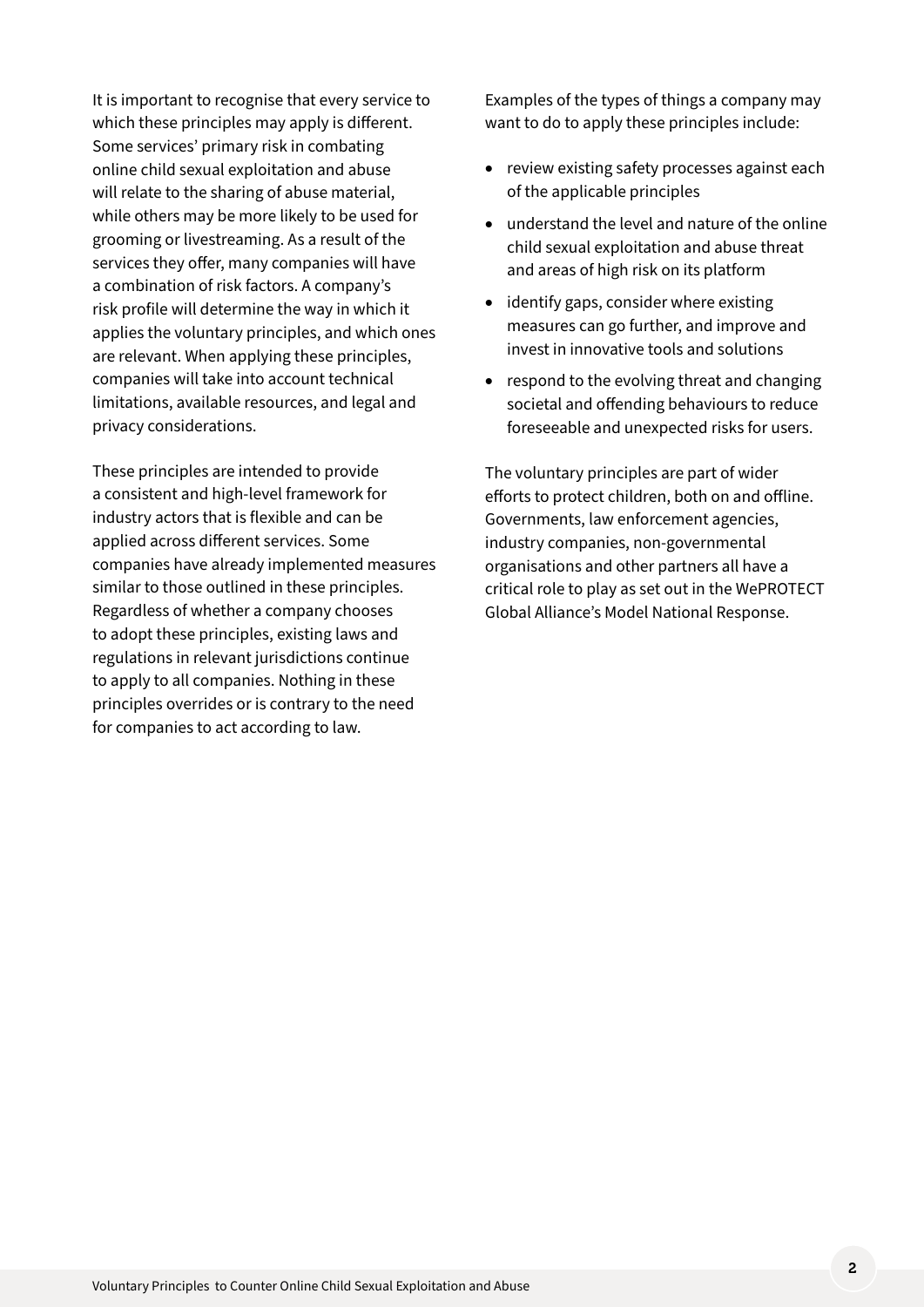# The Voluntary Principles

## Prevent child sexual abuse material

rШ

**Principle 1:** Companies seek to prevent **known** child sexual abuse material from being made available to users or accessible on their platforms and services, take appropriate action under their terms of service, and report to appropriate authorities.

**Principle 2:** Companies seek to identify and combat the dissemination of **new** child sexual abuse material via their platforms and services, take appropriate action under their terms of service, and report to appropriate authorities.

Context: Companies, non-governmental organisations and law enforcement agencies have done significant work to identify and catalogue child sexual abuse material. This process can prevent the continued circulation of such materials and avoid further revictimising the children depicted. These children suffer ongoing and additional trauma each time materials depicting their abuse are viewed. Reducing the availability of known material can also help avoid further offending, including offences concerning distribution. Interventions where offenders are sharing material on mainstream platforms without actually transmitting files are also critical.

## **Note on reporting to appropriate authorities (applicable to all relevant principles 1-5)**:

for companies based in the United States of America, reporting is mandated via the National Center for Missing and Exploited Children (NCMEC). In other jurisdictions, different reporting frameworks will apply (whether under law or as otherwise arranged). All reporting to authorities must be compliant with applicable legislative frameworks.

Context: The threat to children depicted in new materials is often different to the threat to children in known materials. Newly generated material is more likely to indicate current and ongoing offending, such as against an unidentified victim who continues to be abused or a child being groomed and coerced into producing new abusive images. The identification of these materials and their referral to appropriate authorities is time critical.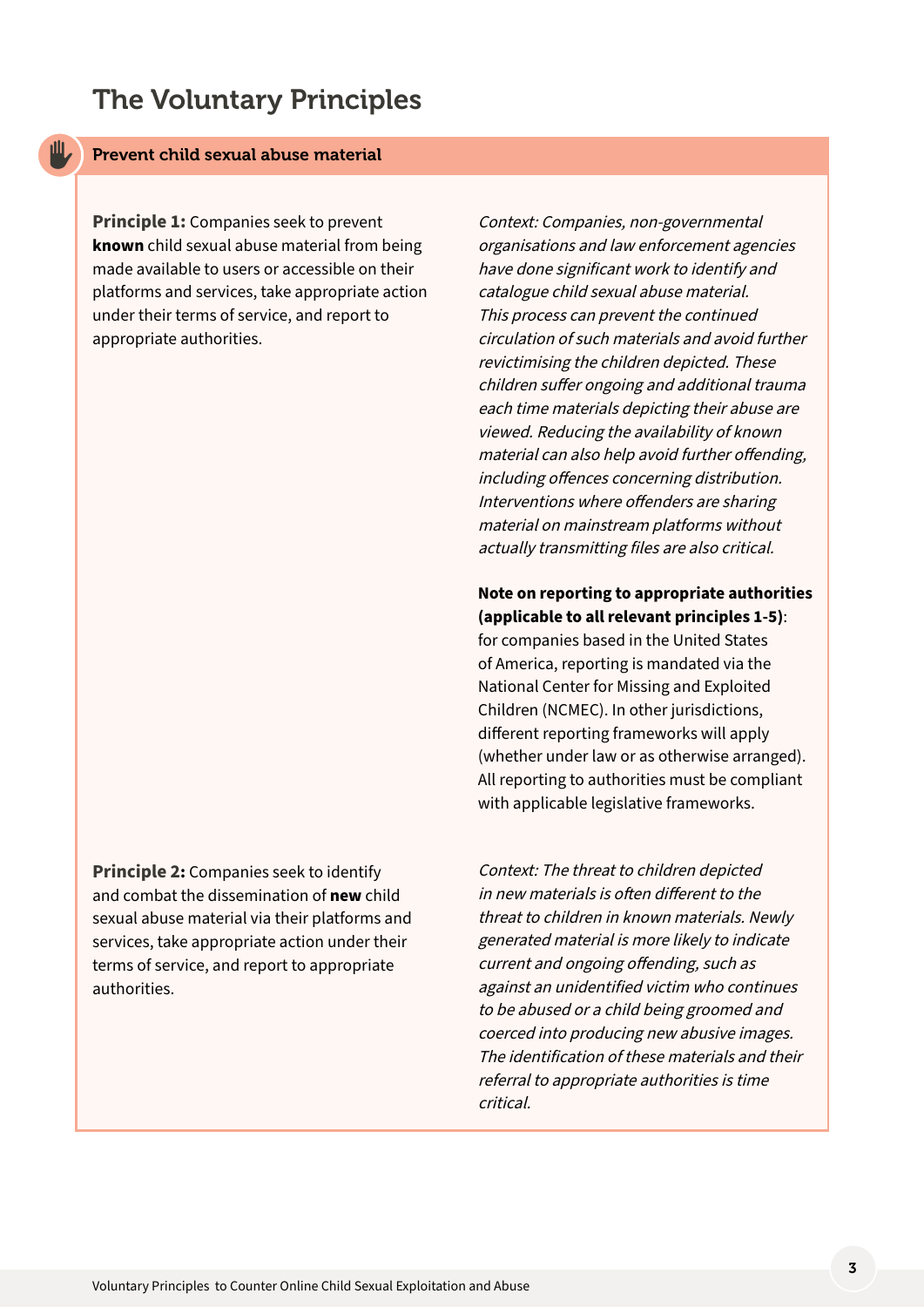#### Target online grooming and preparatory behaviour

**Principle 3:** Companies seek to identify and combat preparatory child sexual exploitation and abuse activity (such as online grooming for child sexual abuse), take appropriate action under their terms of service, and report to appropriate authorities.

**Principle 4:** Companies seek to identify and combat advertising, recruiting, soliciting, or procuring a child for sexual exploitation or abuse, or organising to do so, take appropriate action under their terms of service, and report to appropriate authorities.

Context: Online grooming is a preparatory phase in which someone builds trust and rapport with a child or a third party (such as their guardian or sibling) in order to gain access to that child for the purposes of sexual activity. Online grooming may include offenders encouraging the victim to engage in sexual activity or to send the offender sexually explicit material. It may lead to offenders meeting the victim, or blackmailing them to produce more abuse material (for example by threatening to send images and videos to friends and family). Offenders may also convince a victim to migrate to other platforms in the grooming phase to evade detection.

Context: Disrupting preparatory actions such as procuring a child for sexual abuse is one potential intervention that can prevent more serious harm from occurring. These types of actions are often undertaken by offenders seeking to obtain greater access to a child with the intent of committing more serious online or contact offences. They also make it easier for like-minded offenders to work together to enhance individual and collective access to children for the purposes of sexual exploitation and abuse.

#### Target livestreaming

**Principle 5:** Companies seek to identify and combat the use of livestreaming services for the purpose of child sexual exploitation and abuse, take appropriate action under their terms of service, and report to appropriate authorities.

Context: Whilst other emerging technologies may be used to commit child sexual exploitation and abuse, livestreaming is particularly complex because it allows offenders to interact with child sexual abuse production in real-time and leave limited evidence. Adult offenders may direct the child abuse whilst the acts are streamed live to an audience of offenders. Alternatively, offenders may entice or coerce children into using livestreaming platforms to produce child sexual abuse material. In some cases, a livestream is captured and distributed.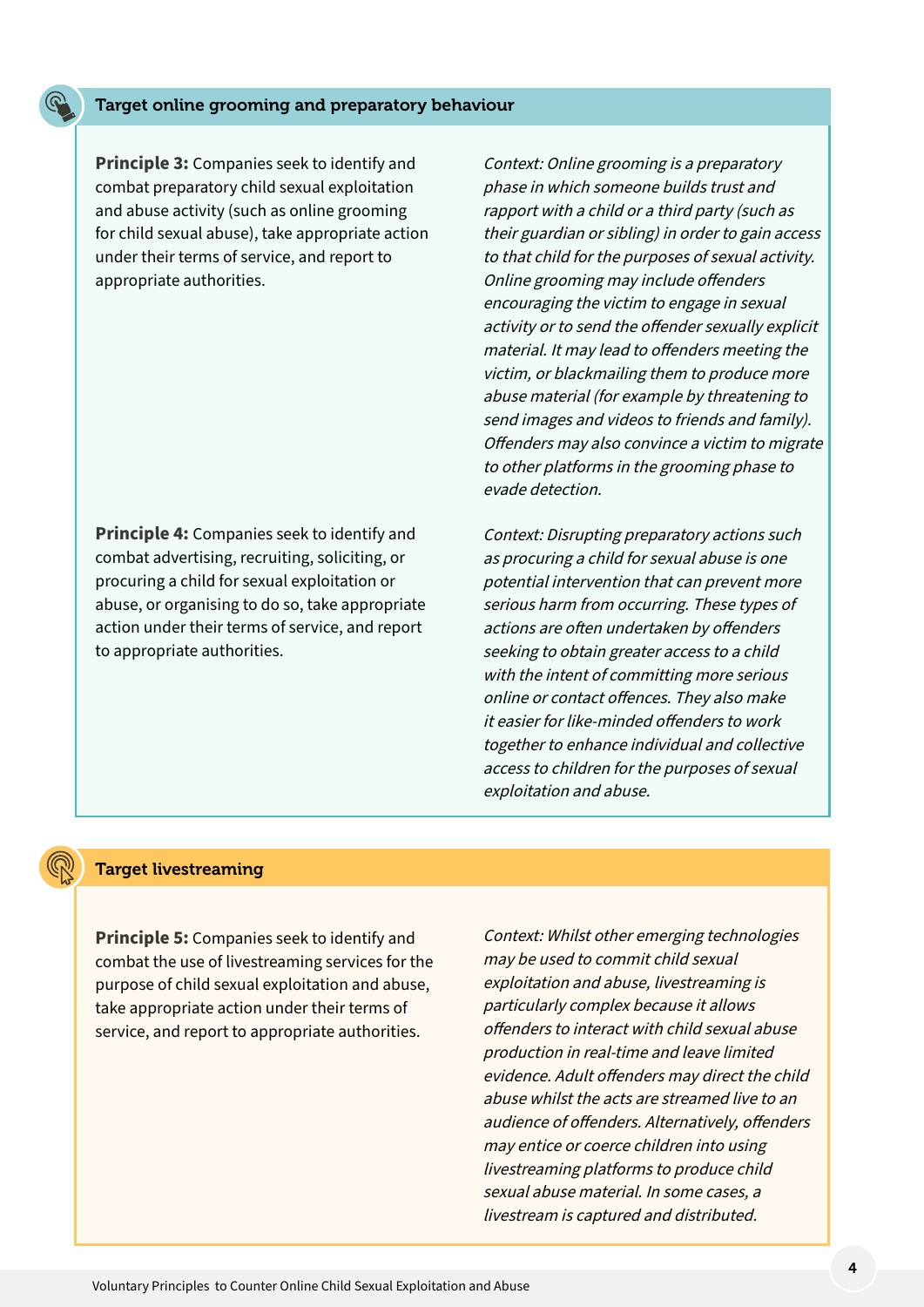### Search

**Principle 6:** Companies seek to prevent search results from surfacing child sexual exploitation and abuse, and seek to prevent automatic suggestions for such activity and material.

Context: Prevention efforts such as addressing the avenues used to access child sexual abuse material are fundamental to ending this abuse. Searching for child sexual exploitation and abuse using related terms gives current or potential offenders an easy way to access child sexual abuse material. Mainstream routes of access to this material normalise the process of seeking it out. Algorithms that suggest child sexual abuse material could have the effect of encouraging or inspiring new offending, as well as increasing revictimisation of those who are victims of abuse. Providing the user with details of how to report illegal material and, when appropriate and where available, information on interventions for those who are at risk of offending (for example, providing links to support services) is also critical.

### A specialised approach for children

**Principle 7:** Companies seek to adopt enhanced safety measures with the aim of protecting children, in particular from peers or adults seeking to engage in harmful sexual activity with children; such measures may include considering whether users are children.

Context: There are identified risks that are unique to children online. These include content risks (which generally position the child as the recipient of unwelcome and inappropriate content), contact risks (where a child participates in risky communication, possibly unwittingly or unwillingly), and conduct risks (where a child's behaviour contributes to risky content or contact within a wider peer-to-peer or adult-tochild network). These risks require taking a considered approach to the safety of users, which may include efforts to understand whether users are children when appropriate and where possible.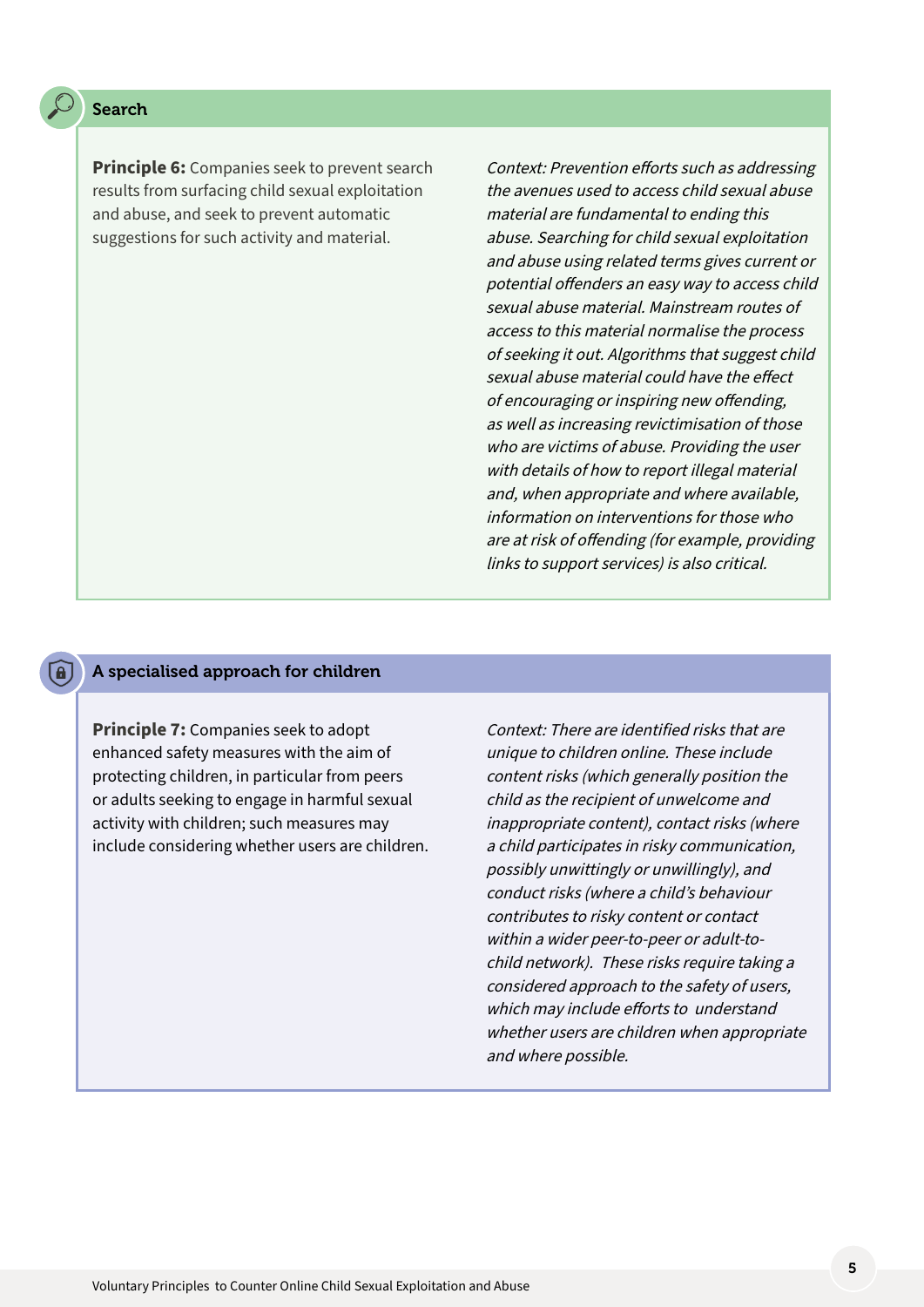#### Victim/survivor considerations

**Principle 8:** Companies seek to take appropriate action, including providing reporting options, on material that may not be illegal on its face, but with appropriate context and confirmation may be connected to child sexual exploitation and abuse.

Context: Material depicting child sexual exploitation and abuse is illegal. However, certain images, videos, discussions and other recordings may fall below this threshold but still warrant action.

Appropriate context and confirmation is required to demonstrate that material in the following and other relevant examples is connected to child sexual exploitation and abuse:

- self-generated materials,
- materials that form part of an abuse series (and may show content directly before or after the abuse occurred),
- • discussions relating to victims depicted in child sexual abuse material (including where offenders are discussing non-illegal imagery of a victim as a child or an adult), and
- otherwise innocent materials that have been misappropriated and used in connection with child sexual exploitation and abuse.

Identifying and taking appropriate action on this material can reduce new and ongoing opportunities for victimisation. For example, self-generated images can indicate a child is being groomed and coerced into producing images, or can be shared beyond the original recipient causing significant distress to the child.